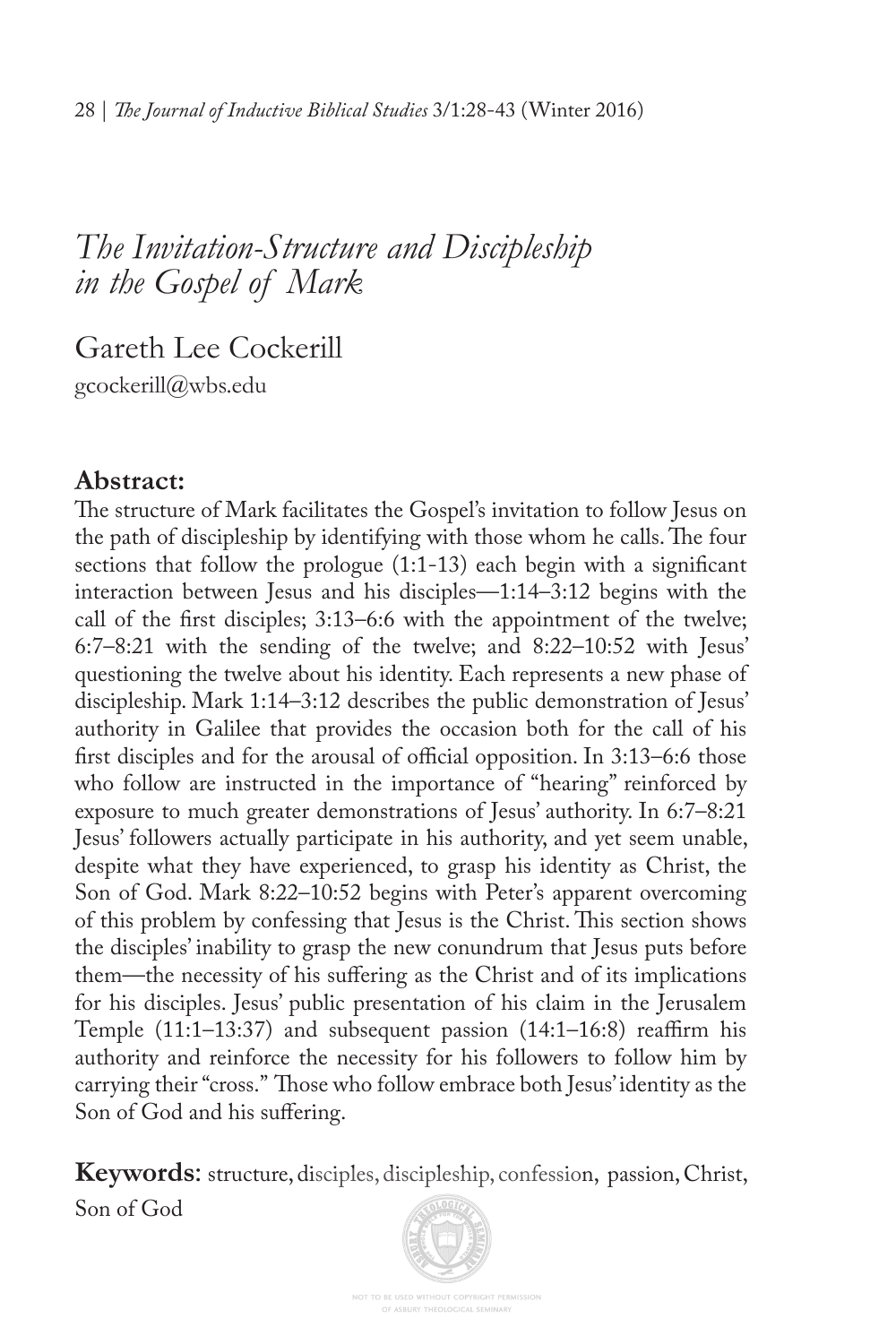# **Introduction**

Through many years of teaching the Gospel of Mark as an introductory inductive Bible study course I have come to realize that it is an invitation— "come after me" (1:17), "follow me" (2:14), "and he followed him on the way" (10:52). All four of the Gospels have a two-fold theme—frst, the identity of Jesus; and second, what it means to be his disciple.<sup>1</sup> That way of putting it, however, while true, is too detached and lifeless. Mark is not inviting us to arm-chair speculation about the identity of Jesus or the nature of following him. The question posed by the Gospel is not an abstract "Who is Jesus?" The question, posed by Jesus, is "Who do *YOU* say that I am?" (8:29, emphasis added). Mark's Gospel brings us face to face with the person of Jesus by allowing us to identify with the disciples he frst called and thus confronts us with Jesus' invitation to follow him.2 In order to help us grasp the existential nature of this confrontation I am going to use "we," "our," and "us" for the readers/hearers of Mark in the rest of this study. "We" are the readers/hearers.

<sup>1.</sup> Robert H. Stein confrms this understanding of the Gospels when he says, "Mark is about 'the gospel concerning Jesus Christ, the Son of God' (1:1). Every account in Mark focuses the reader's attention in some way on Jesus" (*Mark*, BECNT [Grand Rapids: Baker Academic, 2008], 21). John R. Donahue concurs: "Mark is the proclaimed good news of Jesus; it is also the narrative of what it means to hear and to respond to this good news" (*Te Teology and Setting of Discipleship in the Gospel of Mark* [The 1983 Pere Marquette Theology Lecture; Milwaukee: Marquette University Press, 1983], 3). See also John R. Donahue and Daniel J. Harrington, *Te Gospel of Mark*, SP 2 [Collegeville, MN: Liturgical Press, 2002), 29: "Tough Mark is primarily the 'good news' of Jesus, it also tells the story of what it means [for people who live after the Resurrection] to be involved with Jesus."

<sup>2.</sup> There is no contradiction between the role of the disciples as those with whom the readers/hearers are invited to identify in their response to Jesus and the disciples as "apostles" or "missionaries" with a unique roll in founding the church. The Bible normally presents founders as paradigmatic—note Abraham and the patriarchs in the Old Testament. On this double role of the apostles, see Ernest Best, *Disciples and Discipleship: Studies in the Gospel according to Mark* (Edinburgh: T&T Clark, 1986), 128-29. The so-called "negative" characterization of the disciples in Mark contributes to their function as those with whom the readers/ hearers are to identify. We agree with John Donahue when he says, "Those literary and theological explanations which assign a positive meaning to the negative picture [of the disciples] while not yet providing a defnite solution provide the way to fruitful refection" (*Teology and Setting*, 30). My hope is that this paper will suggest a more "defnite solution."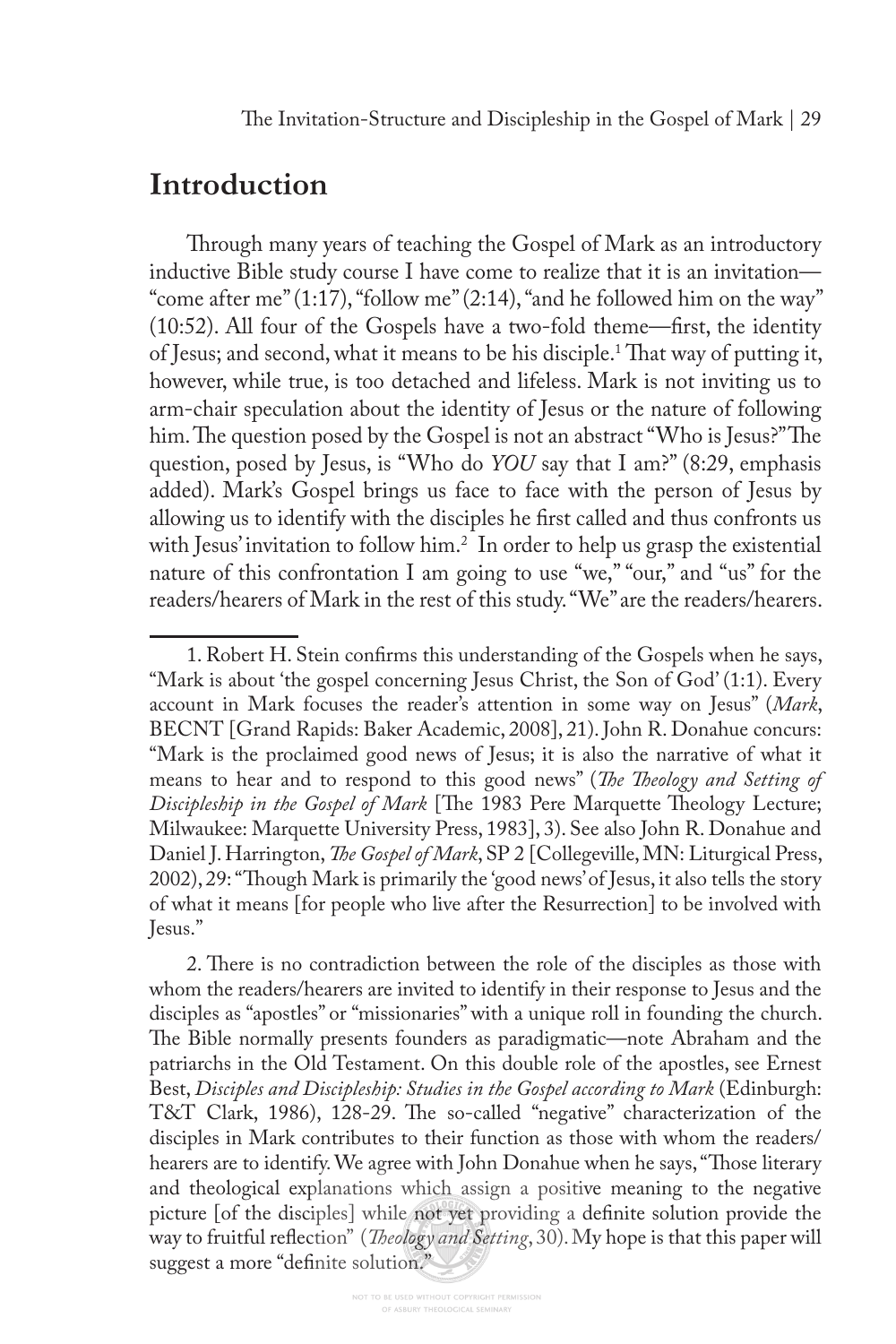30 | *Te Journal of Inductive Biblical Studies* 3/1:30-43 (Winter 2016)

The purpose of this study is to show how Mark has structured his Gospel to confront us with Jesus and draw us into following him as his disciples.3 Almost all of the observations upon which this structural analysis is based have also been made by others. Thus while the synthesis is fresh, the foundation upon which it rests has broad support. This study suggests that Mark should be divided as follows:

Prologue 1:1-13 Jesus Presents His Claim in Galilee 1:14–3:12 Jesus Presents His Claim to His Disciples 3:13–10:52 Jesus Presents His Claim in the Jerusalem Temple 11:1–13:35 Jesus' Passion 14:1–16:8

Since there is little controversy over 11:1–13:37 and 14:1–16:8, we turn our attention frst to an analysis of Mark 1:1–10:52.

### **An Initial Analysis of Mark In 1:1–10:52**

Many interpreters take Peter's confession in 8:27-30 as the mid-point of this Gospel.<sup>4</sup> They then divide Mark into two halves, beginning the second half at 8:22 with the healing of the blind man, 8:27 with Peter's confession, or at 8:31 immediately after Peter's confession.<sup>5</sup> They often label the frst half of Mark something like "Jesus' Public Ministry" and the second part "Jesus' Death" or they may call the frst part his Galilean ministry and the second his ministry in Jerusalem.6 Strauss entitles the

6. See the references to Guelich and Lane in the last footnote.

<sup>3.</sup> The first indication of this connection between discipleship and structure is the fact that "Every major section begins with a discipleship periscope . . ." (Donahue and Harrington, *Te Gospel of Mark*, 30). See the discussion below.

<sup>4.</sup> See Joel Williams "Does Mark's Gospel Have an Outline," *JETS* 49 (2006): 505-25.

<sup>5.</sup> R. T. France begins this section at 8:22 but notes that others begin at 8:14, 27, or 31 (*Te Gospel of Mark: A Commentary on the Greek Text*, NIGTC [Grand Rapids: Eerdmans, 2002], 321, note 28). Mark Strauss agrees with France in beginning the second half at Mark 8:22 (*Mark*, ZECNT [Grand Rapids: Zondervan, 2014], 45). However, among the others who see the second half at 8:27 and 8:31, respectively, are Robert A. Guelich, *Mark 1:1–8:26*, WBC 34A (Dallas: Word, 1989), xxxvii and William Lane, *Te Gospel according to Mark*, NICNT (Grand Rapids: Eerdmans, 1974), 29-32.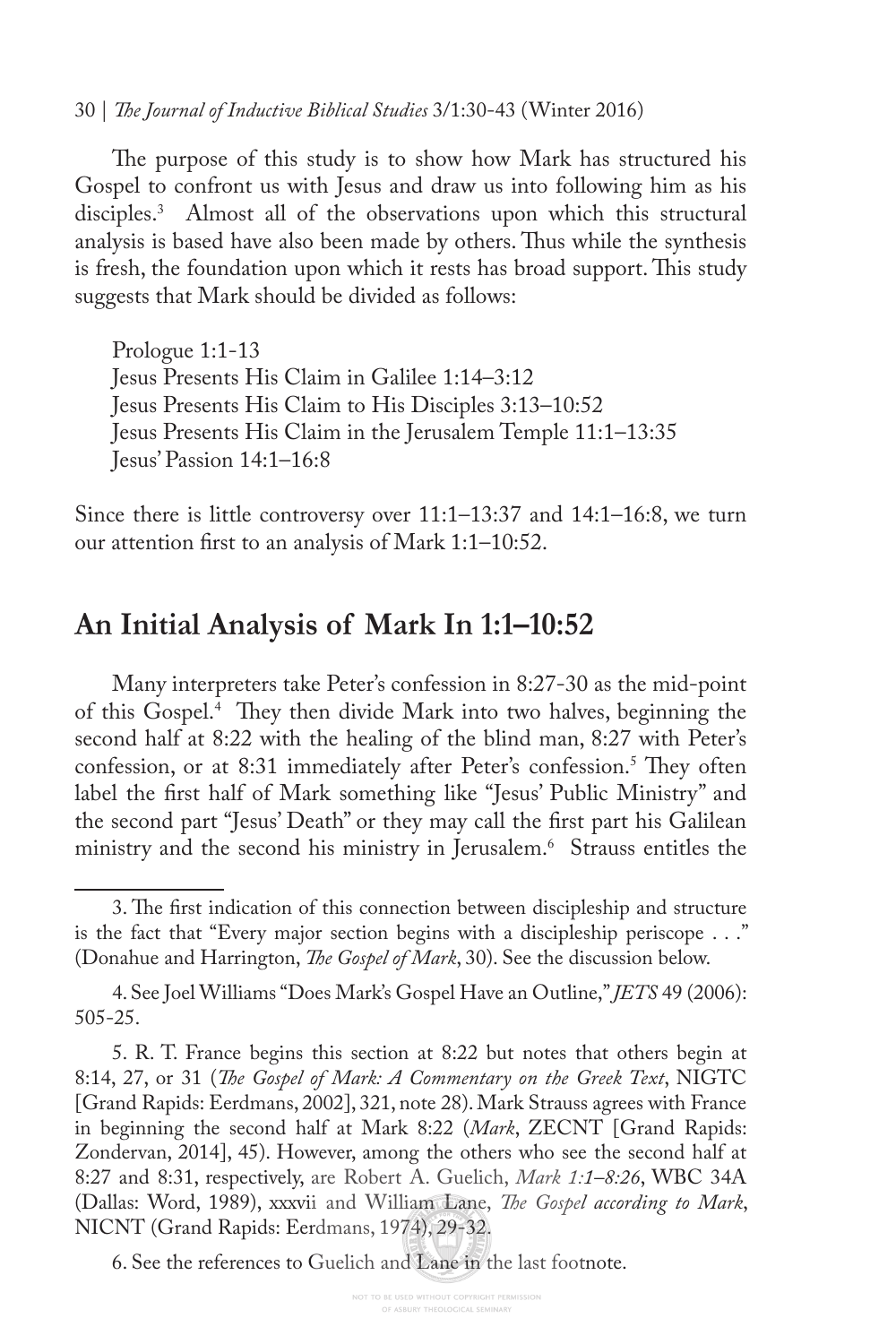first part "The Authority of the Messiah," and the second, "The Way of Sufering of the Messiah."7 France recognizes the uniqueness of Mark 8:22–10:52 by dividing Mark into three major sections (following the prologue in Mark 1:1-13). He calls 1:14–8:21 Jesus' Galilean ministry, 8:22–10:52 Jesus' fnal journey to Jerusalem, and 11:1–16:8 Jesus' fnal ministry in Jerusalem.<sup>8</sup>

France's way of dividing Mark exposes the fallacy of associating 8:22/27/31–10:52 with what follows on the basis of geography.<sup>9</sup> Strauss' observation that Mark turns from the authority to the sufering of the Messiah at Peter's confession is correct—in fact, it is crucial for the thesis we are defending—but it is not sufficient reason to join 8:22/27/31-10:52 with what follows. As we will demonstrate below, Jesus' public ministry in Galilee should be limited to 1:16(14)–3:6(12). From 3:13 through 10:45 Jesus is focusing on his disciples. Dialog with the disciples is especially intense following Peter's confession. At 11:1 Jesus begins to turn from this focus on the disciples to engagement with the Jerusalem authorities.

Jesus' questioning his disciples and Peter's answer in 8:27-30 reminds us of other turning points in Jesus' relationship with the disciples—he called the frst disciples in 1:16-20, he appointed the twelve in 3:13-19, and sent out the twelve in 6:7-13. We would suggest that each of these recurring signifcant moments in the relationship between Jesus and his disciples—the calling  $(1:16-20)$ , appointing  $(3:14-19)$ , sending  $(6:7-13)$ , and questioning (8:27-30)—signals both a new section of this Gospel and a new phase in the relationship between Jesus and his followers.<sup>10</sup> The call of the four in 1:14-16 introduces Jesus' public ministry in Galilee in which he invites people to follow him. Those who follow are represented by the twelve, who are appointed in 3:13-19 and who are now urged to "hear" and confronted with a more profound exposure to Jesus' authority. With the sending of the twelve in 6:7-13 they begin to participate in Jesus' ministry. Paradoxically, however, they appear heard-hearted and don't seem to be able to grasp Jesus' true identity. Finally, in 8:27-30 Peter overcomes this obtuseness with his confession that Jesus is the Christ. At this point Jesus

9. Mark 8:22–10:52 has geographical afnities with the previous chapters. Jesus goes from Bethsaida (8:22) north to the "villages of Caesarea Philippi" (8:27), but then through Galilee (9:30) to Capernaum (9:33). He doesn't reach "the region of Judea and beyond the Jordan" until 10:1. "Jerusalem" isn't mentioned until the third passion prediction in 10:32.

10. See reference in note 3 above.

<sup>7.</sup> Strauss, *Mark*, 45.

<sup>8.</sup> France, *Te Gospel of Mark*, 11-15.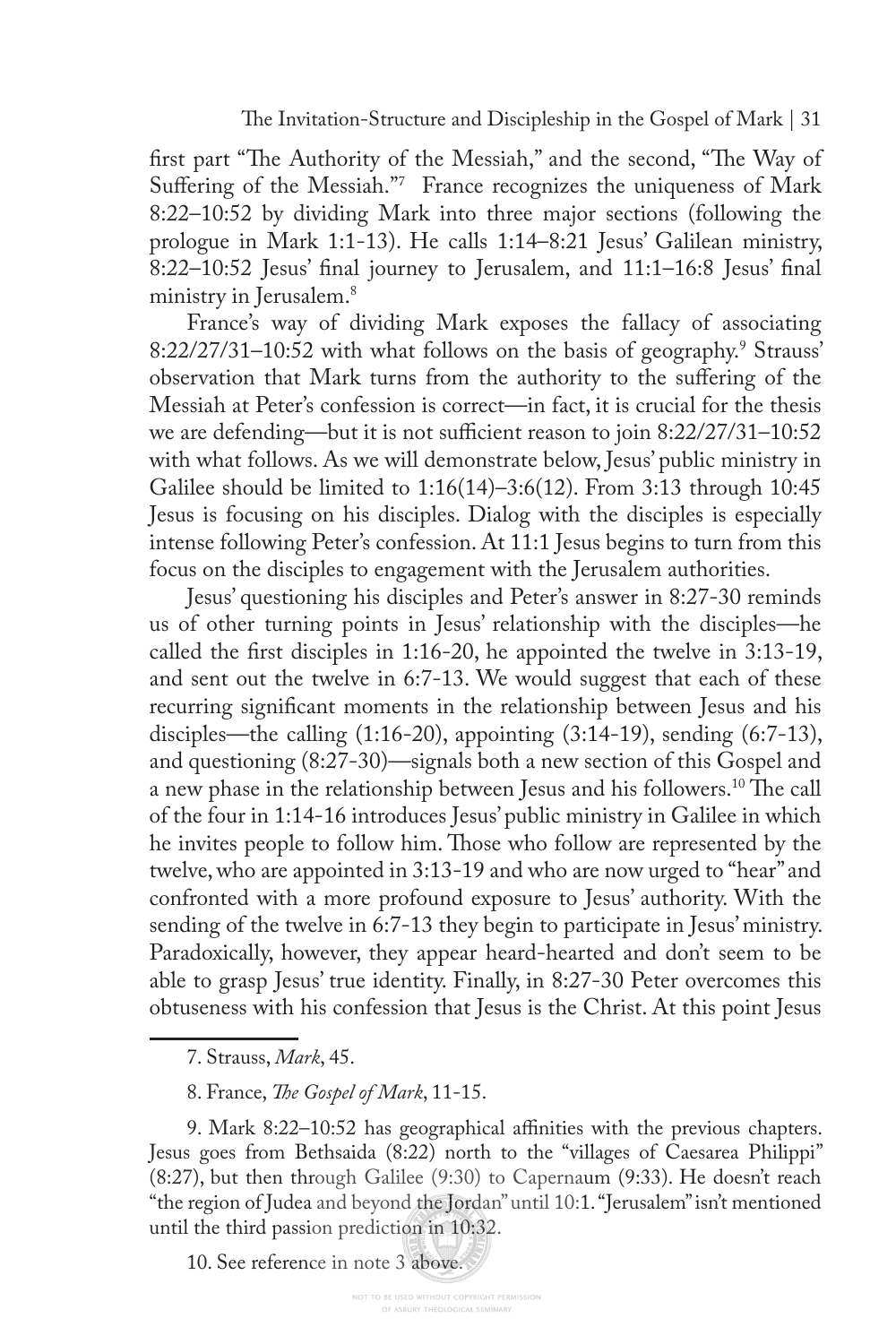plunges the disciples into a second quandary by introducing his coming crucifxion and the necessity for his disciples to follow him by "taking up" their "cross." The disciples struggle with this issue through 10:45.

Thus, after the prologue in 1:1-13, we would divide these chapters as follows: 1:16–3:6; 3:13–6:6a; 6:7–8:21; 8:27–10:45. As already noted, each begins with a Jesus-disciples event (calling the four in 1:16-20; appointing the twelve in 3:13-20; sending the twelve in 6:7-13; questioning the twelve in 8:27-30). In each this Jesus-disciples event is followed by discussion/ controversy over Jesus' authority (people in the synagogue in 1:21-28; Jerusalem scribes and Jesus family in 3:20-35; the crowds and Herod in 6:14-39; and the disciples in 8:31-38). Each concludes with a rejection of or failure to understand Jesus (Pharisees and Herodians in 3:1-6; Jesus' hometown in 6:1-6a; the disciples in 8:14-21 and again in 10:35-45). Mark 1:16–3:6 takes place in Galilee/Capernaum/"along the sea." Mark 3:13–6:6A and 6:7–8:21 take place "around the sea of Galilee," though in the second of these sections Jesus goes further afeld. Mark 8:27–10:45 is marked by the foreboding journey to Jerusalem.

We have omitted 1:14-15, 3:7-12, 6:6b, 8:22-26, and 8:46-5?<sup>11</sup> The

11. Joanna Dewey rightly identifes Mark 1:14-15, 3:7-12, 8:22-26, and 8:46- 51 as "transitional" passages ("Mark as Interwoven Tapestry: Forecasts and Echoes for a Listening Audience," *CBQ* 53.2 [1991]: 221-36). To this we would add the half-verse Mark 6:6b. The transitional nature of these passages is substantiated by the way in which some interpreters join them with what precedes; others, with what follows. Stein, for instance, assigns 3:7-12 to the following section (*Mark*, 158), while Strauss joins it with what has gone before (*Te Gospel of Mark*, 44). Dewey is also correct in arguing that Mark was composed to be heard and that it is thus richly textured so that its various incidents both draw on what has gone before and prepare in diferent ways for what is to follow. We would agree with her that Mark does not follow an outline determined by rigid breaks where one subject is dropped and another is picked up. Neither the oral character of Mark, however, nor the transitional nature of these passages prevents major divisions in which the narrative moves from one stage of development to another. Dewey likens Mark to a "tapestry" or "fugue" ("Tapestry," 224). But a "tapestry" has a pattern. I don't know about a "fugue," but a symphony has discernible movements. Let's look at one example of Dewey's argument. Of course, as Dewey says, the hearer will think of the deaf and dumb man in 7:31-37 when listening to the healing of the blind man at Bethesda in Mark 8:22-26 ("Oral Methods of Structuring Narrative in Mark" *Int* 43.1 [1989]: 44). That fact, however, does not detract in the least from the way in which the two healings of blind men (Mark 8:22-26; 10:45-51) bracket the material between them. One must read Mark (and indeed all NT books) in light of the oral/aural character of frst century life. However, one must not let presuppositions about this culture blind one to what one actually fnds when one comes to Mark. For a response to Dewey, see Williams, "Outline," 505-25.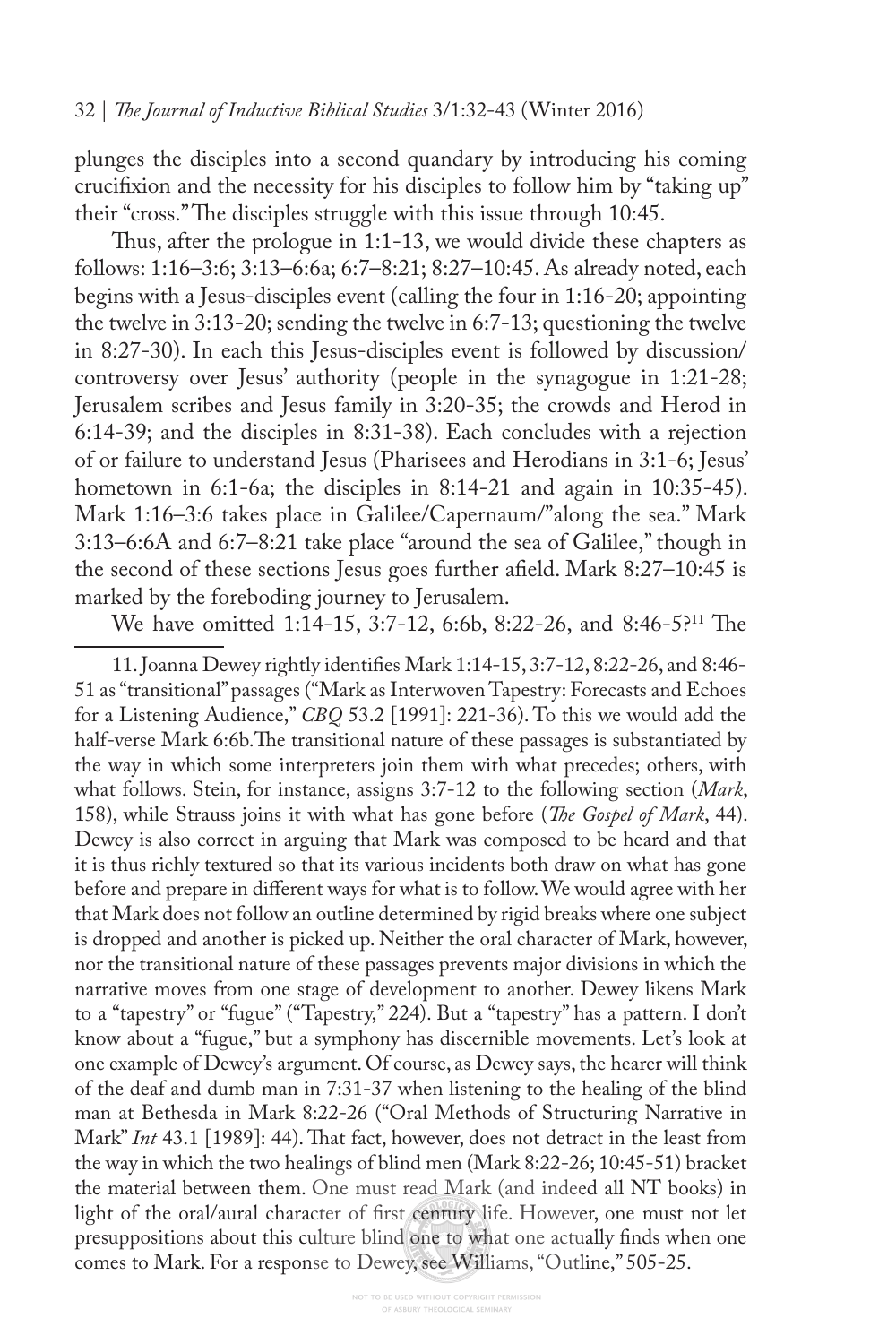transitional nature of these passages reinforces the divisions we have made above. The beginning of Jesus' preaching in Galilee according to Mark 1:14-15 and the summary of his public Galilean ministry in 3:7- 12 set 1:16-3:6 apart as the record of Jesus' public Galilean ministry. For that reason from now on we will consider these passages as part of this section—Mark 1:16–3:6 has become Mark 1:14–3:12. One must not forget, however, that the announcement of Jesus' Galilean preaching in 1:14-15 brings the prologue (1:1-13) to a climax and, in one sense, sets the trajectory for the whole Gospel of Mark—since the Kingdom of God has come in Jesus we are called on to "repent and believe the Gospel." Mark 3:7-12 may end the record of Jesus' public Galilean ministry, but it also anticipates what follows by introducing the theme of Jesus' teaching from a "boat" (3:9) picked up in 4:1, and thus prepares us for the "boat" journeys so characteristic of 3:13–6:6.

There is a fairly strong consensus that the two healings of blind men in 8:22-26 and 10:46-51 frame Jesus' interaction with the disciples over his coming crucifxion in 8:27–10:45.12 For this reason we will take 8:22–10:52 as one section. Nevertheless, one must remember that 8:22-26 holds the hearers' attention by reminding them of the healing of the deaf-mute in 7:31-37 and that once-blind Bartemaeus' response in 10:46-51 anticipates following Jesus into Jerusalem.

By reinforcing the identifcation of 1:14–3:12 as Jesus' public Galilean ministry and 8:22–10:52 as the road to Jerusalem, these transitional passages point to the close relationship between 3:13–6:6a and 6:7–8:21. Other factors confrm the intimate relationship between these two sections. For instance, the choosing of the twelve in 3:13-19 anticipates the mission of the twelve in 6:7-13 by saying that Jesus chose them not only "to be with him" but also to "send them out to preach." The brief summary in 6:6b joins these two sections (from now on we will include this half-verse with 3:13–6:6a for convenience.) Both sections describe Jesus' ministry to his disciples in Galilee. In both the disciples are exposed to his great authority through his miracles and in both they are struggling with his identity. We will note the diferences between these sections below. Our point at the moment, however, is that a proper analysis of these "transitional"

<sup>12.</sup> Some interpreters put the account of the frst blind man in 8:22-26 with the previous section, others see it as transitional. Stein represents those who see the incidents of the two blind men as setting the boundaries for this section (*Mark*, 386-87). The crucial thing, however, is to see how these two incidents depict the dilemma of the disciples in this section—they are between the frst blind man and the second. See the fne article by Juan Carlos Ossandón, "Bartimaeus' Faith: Plot and Point of View in Mark 10,46-52," *Bib* 93 (2012): 377-402.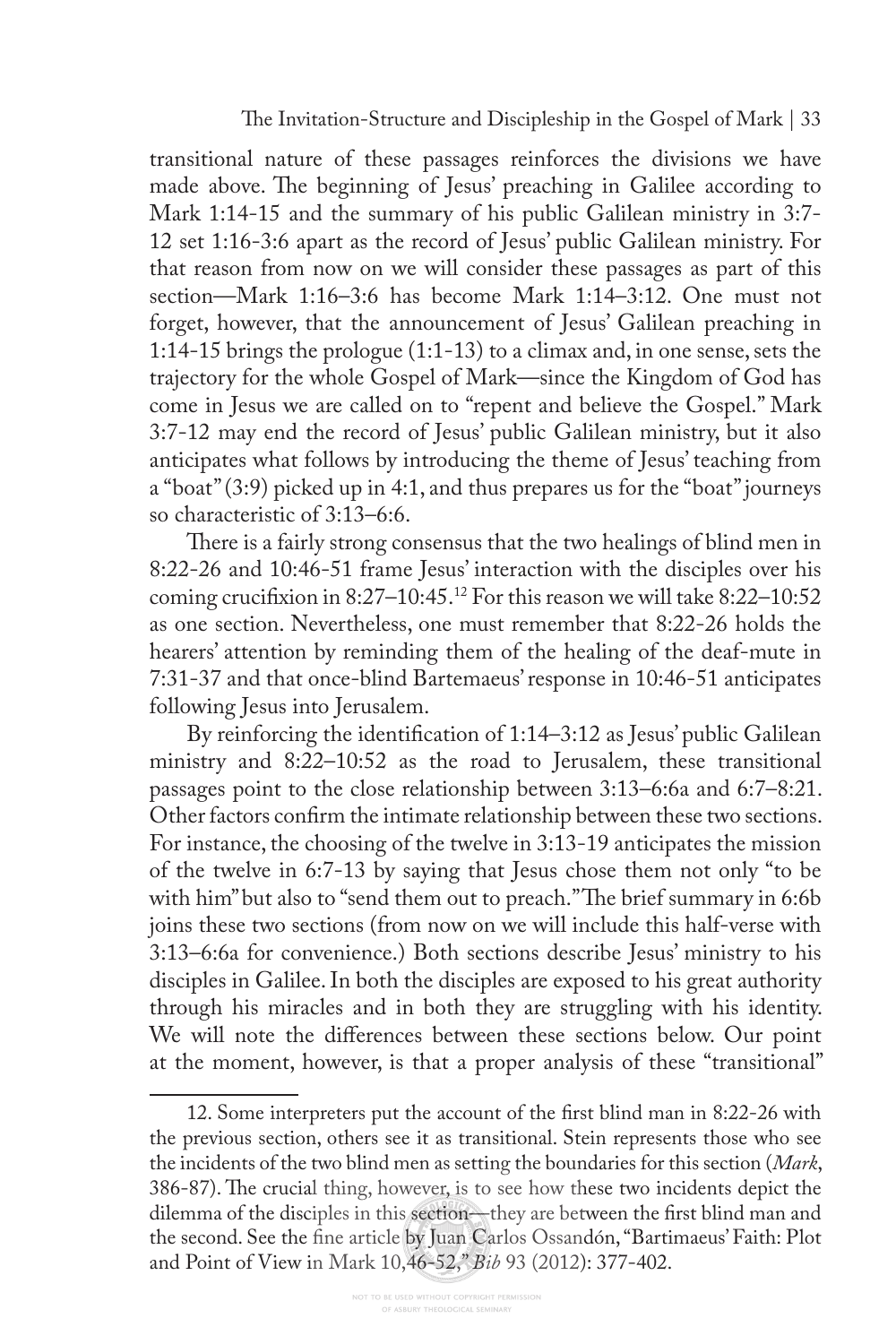sections—1:14-15, 3:7-12, 6:6b, 8:22-26, and 10:46-51—reinforces the Markan divisions suggested above.<sup>13</sup>

### **A Detailed Examination of the Four Main Divisions of Mark 1:14–10:52**

After a brief look at how the Markan prologue (1:1-13) prepares us for what follows, we will review in greater detail each of the four proposed divisions of 1:14–10:52 and the contribution each makes to the disciples relationship with Jesus.

The prologue prepares us for what follows by giving us privileged information about Jesus—he is "Jesus Christ, *the Son of God*" (emphasis added). Indeed, he is the "Lord" for whose coming John the Baptist prepared in fulfllment of prophesy (1:1-8). At his baptism his unique identity is confrmed both by the voice of God the Father and the descent of the Holy Spirit (1:9-11). Before beginning his ministry he overcomes the devil through his Spirit-driven victory over temptation (1:12-13). With this privileged information we join the crowds who hear Jesus in 1:14–3:12.

#### *Section One. Mark 1:14–3:12: Jesus Presents His Claim in Galilee*

In 1:14–3:12 Jesus demonstrates his authority before the public in Galilee and calls disciples out of that public.<sup>14</sup> Mark opens this section with the announcement/summary of Jesus' preaching in Galilee (1:14-15)

<sup>13.</sup> Tis understanding of the divisions of 1:14–10:52 and the role of these transitional passages was developed independently from, but is very similar to, the suggestion of Perrin in Norman Perrin and Dennis C. Duling, *Te New Testament: Proclamation and Parenesis, Myth and History*, 3rd ed. (New York: Harcourt Brace College Publishers, 1994), 305. See also Norman Perrin, "Towards an Interpretation of the Gospel of Mark," in Hans Dieter Betz, ed., *Christology and a Modern Pilgrimage: A Discussion with Norman Perrin* (Claremont, CA: New Testament Colloquium, 1971), 3-6. These sources are cited in Adela Yarbro Collins, *Mark*, Hermeneia (Philadelphia: Augsburg Fortress, 2007), 89, note 26. Tis division of Mark 1:14–10:52 into 1:14–3:12, 3:13–6:6, 6:7–8:21, and 8:22–10:52, is also very similar to the analysis of Lamar Williamson, *Mark,*  Interpretation (Atlanta: John Knox, 1983), vii-x.

<sup>14.</sup> Failure to recognize that Jesus' truly public Galilean ministry is limited to 1:14–3:12 and thus that 3:13–10:52 focuses on the disciples is one reason why interpreters fail to see that 8:22–10:52 should go with what precedes rather than what follows.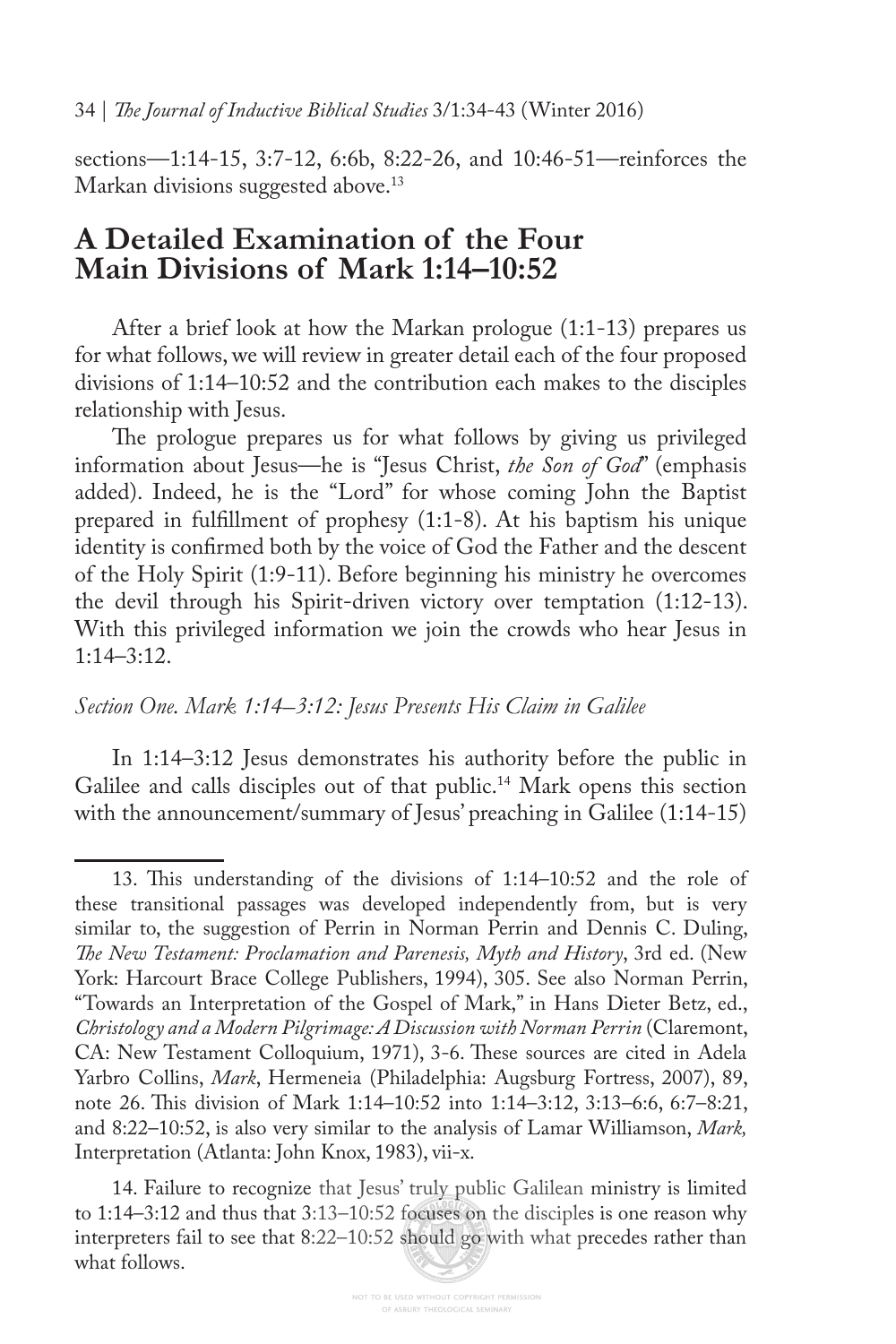and closes it with a summary of Jesus' public ministry in Galilee (3:7- 12).<sup>15</sup> The material between these two "summaries" falls naturally into two contrasting parts—1:16-51 and 2:1-3:6. Mark 1:16-51 describes the growing popularity of Jesus among the masses that begins with their marveling at the authority of his teaching and power over evil spirits in the synagogue of Capernaum and climaxes, after his healing of the leper, with such popularity that he has to withdraw from town life lest he be mobbed. Mark 2:1—3:6, on the other hand, describes the growing hostility of the rulers that begins with Jesus' claim to forgive sin and climaxes in the Pharisee-Herodian plot to kill him. Jesus' forgiving of the paralytic in 2:1- 12 is the turning point. It is here that Jesus clarifes the fact that he is acting with divine authority and thus raises the resistance of human authorities. This clarification of Jesus' authority leads to a clarification of discipleship. Jesus called the frst four in 1:16-20. He now calls Levi, a "tax collector and sinner." Furthermore, he affirms that the purpose of his coming is to call "sinners." (Mark 2:13-17 is as close to a purpose statement for this Gospel as we will get.) To become his disciple one must own one's sinfulness, leave the old way of life, repent, and follow Jesus.

This public ministry in Galilee, then, is the occasion for some people to begin following Jesus as his disciples and for the authorities to begin plotting his death. Tus it anticipates both the way in which Jesus draws his followers along the path of discipleship in  $3:13-10:52$  and the official opposition that dominates his Temple ministry (11:1–13:37) and subsequent passion in Jerusalem (14:1–16:8). Mark continues to build anticipation for Jesus' rejection by introducing the Jerusalem scribes with their capital charge of blasphemy (3:22-30) after the calling of the twelve (3:13-20) and the death of John the Baptist (6:14-39) after the sending of the twelve (6:7-13). The mention of the Jerusalem scribes, Herod, and the speculations of the common people in these key passages anticipates the role of the religious authorities, the secular authorities, and the crowds in Jesus' passion. Note the mention of both the Pharisees and the Herodians in 3:1-6 (cf. 8:15).

<sup>15.</sup> Whether Jesus' ministry is directed to the public or to his disciples is not the same as whether the readers/hearers are "included" by being given the same or even more information than the characters of the story or whether they are "excluded" by having less, as in the interesting study by Stephen P. Ahearne-Kroll, "Audience Inclusion and Exclusion as Rhetorical Technique in the Gospel of Mark," *JBL* 129 (2010): 717-73. Nevertheless, it is not surprising that he fnds the frst three chapters of Mark as characterized by the inclusion of the readers/ hearers. The readers begin as part of the public that Jesus is addressing in those chapters (Ahearne-Kroll, "Audience Inclusion," 719) and are invited to join those whom Jesus calls.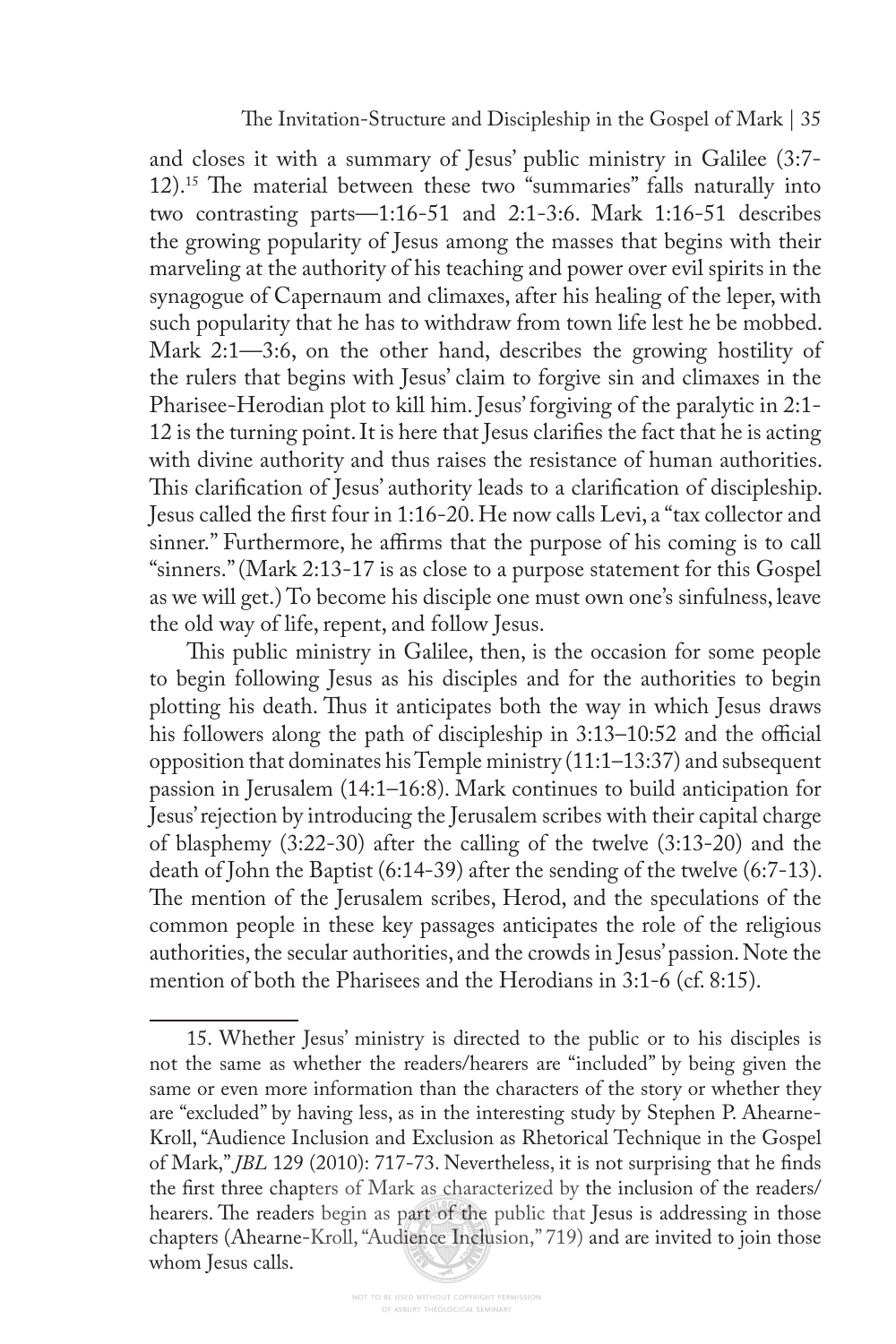#### 36 | *Te Journal of Inductive Biblical Studies* 3/1:36-43 (Winter 2016)

*Section Two. Mark 3:13–6:6: Jesus Presents His Claim to His Disciples, Part I*

As noted above, the naming of the twelve in 3:13-19 introduces the next section, 3:13-6:6, in which the disciples are "with him" (3:14). It also anticipates the following section, in which he will "send them out" (3:14). In this section two crucial things happen to those who have begun to follow Jesus. First, they are instructed in the eternal importance of "hearing" the word of God, of obedient perseverance in discipleship. Second, they are exposed to greater demonstrations of Jesus' authority not available to the general public. After the calling of the four in 1:16-20, the crowds in the synagogue marveled at Jesus' authority. Now, after the naming of the twelve, the scribes from Jerusalem claim that Jesus' authority is demonic  $(3:22-30)$  and his family thinks he is "beside himself"  $(3:20-21, 31-35)$ . Jesus' responses dismiss these two false understandings of his identity and allow him to make it clear that following him is a matter of obedience, not familial relationship. The theme of family-rejection is picked up at the end of this section when Jesus returns to and is rejected by the people in his home town (6:1-6, cf. his rejection by the Pharisees and Herodians in 3:1-6). The bulk of this section can be divided into two sub-sections—the parables of 4:1-34 that emphasize the urgency of "hearing" God's word in Christ, and the great demonstrations of Jesus' divine authority in 4:35— 5:43.<sup>16</sup>These demonstrations of his authority are meant to lead the disciples to a true understanding of his identity and thus to reinforce the urgency of "hearing." Jesus withdrew at 1:51 because his popularity made it difficult for him to enter a town. His withdrawal at 4:35 to the "country of the Gerasenes" (5:1) is even more signifcant, because it is the occasion for the disciples to see undreamed of demonstrations of Jesus' authority available only to those who have begun to follow—frst in the calming of the sea (4:35-41) and then in the deliverance of the demoniac from a "legion" of demons in 5:1-20. Even when Jesus returns at 5:21, the Jewish public does not see the healing of the woman with the issue of blood or the raising of Jairus' daughter (5:21-43). It is the disciples, those who have already begun following Jesus, who are exposed to these great demonstrations of Jesus' authority and urged to "hear" with all diligence.

<sup>16.</sup> France calls both 4:1-34 and 13:3-35 "explanatory" discourses (*Te Gospel of Mark*, 14-15). He thinks of them as literary "pauses" at the center of the intense frst and third "acts" of the Markan "drama." Be that as it may, the frst urges those who have begun following to genuinely "hear" and persevere, the second announces the consequences on those who reject Jesus and thus refuse to hear.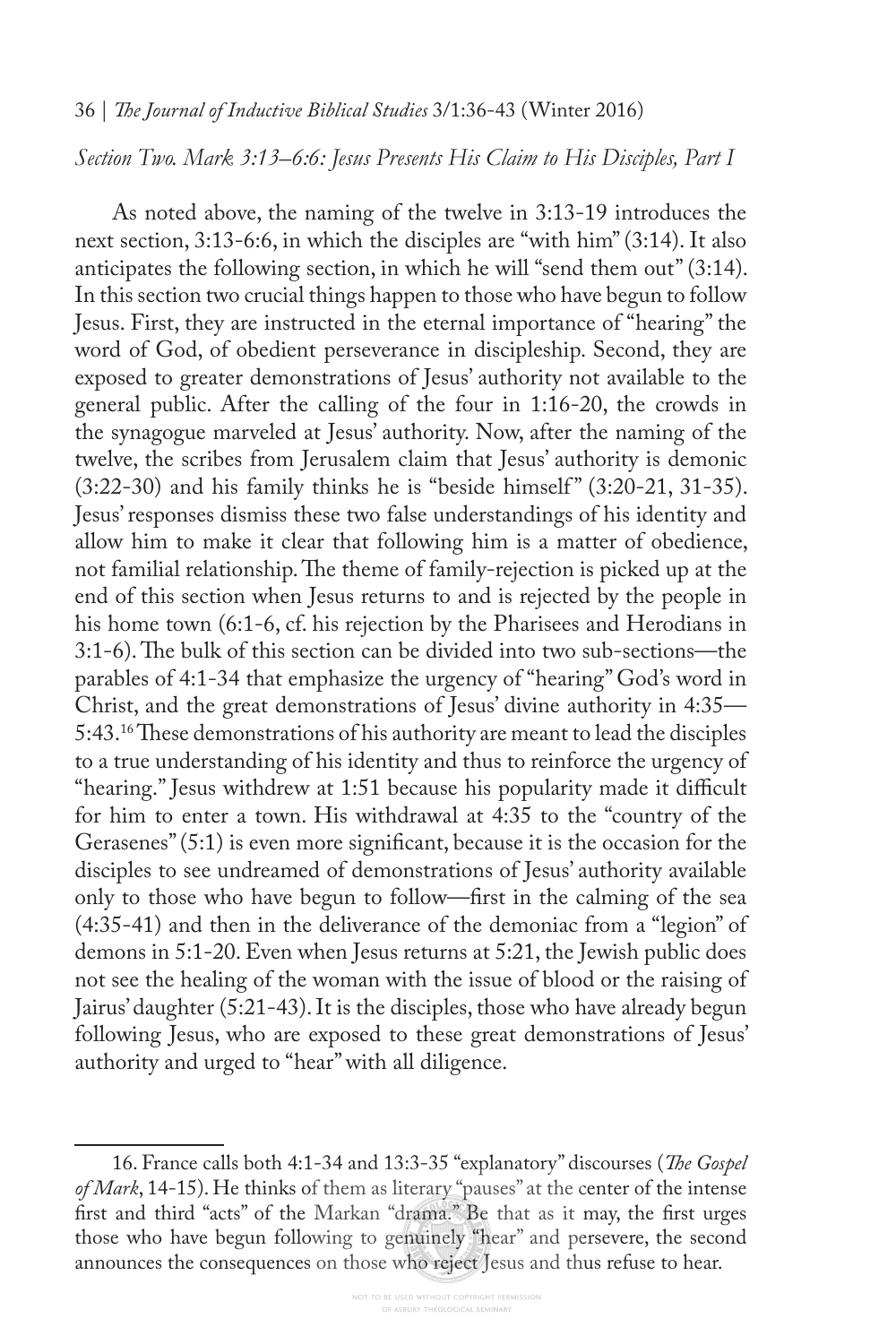*Section Three. Mark 6:7–8:21: Jesus Presents His Claim to His Disciples, Part II*

The next section,  $6:7-8:21$ , begins, as was anticipated in 3:14, with Jesus' sending out the disciples. In the last section they were urged to "hear" and they observed Jesus' great authority. In this section his authority over sickness and unclean spirits is exercised through them. The food for the fve and the four thousand goes through their hands. And yet they do not grasp Jesus' true identity, they are "hard hearted," they do not "hear."

In the frst section the call of the disciples was followed by the crowd's amazement at Jesus' authority (1:21-28); in the second, the naming of the twelve was followed by the Jerusalem scribe's attribution of Jesus' authority to the devil (3:22-30) and his family's concern that he was out of his mind (3:20-21, 31-35); now, after the sending of the twelve to preach over a broad area, we are exposed to popular theories about the origin of Jesus' authority and to King Herod's opinion based on his guilty conscience some say Jesus is Elijah, others that he is one of the old prophets, and others that he is John the Baptist raised to life—the opinion of Herod  $(6:14-29)$ . The description of Herod's execution of John the Baptist in 6:17-29 not only explains Herod's belief that Jesus is a resurrected John the Baptist but forebodes Jesus' death, for the prologue has already told us that John prepared the way for Jesus and in 11:27-33 Jesus implies to the Jerusalem authorities that his authority is from the same source as John's. All of this discussion prepares us for Peter's confession at the beginning of the next section (8:27-38) which is preceded by a reiteration of the various opinions held by the crowd and followed by Jesus' own announcement of his coming crucifixion.<sup>17</sup>

The first section ended, as we have noted, with the plot of the Pharisees and Herodians against Jesus (3:1-6); the second ended with Jesus' rejection by the people of his home town (6:1-6); this section ends with the gross failure of the disciples to understand and follow, a failure so egregious that the text puts their failure side by side with Jesus' rejection by the Pharisees  $(8:11-21)$ .

<sup>17.</sup> Moreover, the close association of the disciples with Jesus evidenced by their entering into his ministry in 6:7–8:21 lays a foundation for the close association between the fate of Jesus the Messiah and the necessity for his followers to "take up the cross" and follow him in 8:22–10:45. See the interesting article by Geofrey David Miller, "An Intercalation Revisited: Christology, Discipleship, and Dramatic Irony in Mark 6:6b-30," *JSNT* 35 (2012): 176-95. Dewey afrms the similarities between Mark 6:14-29 and 8:27-33 but draws diferent conclusions from them ("Tapestry," 231).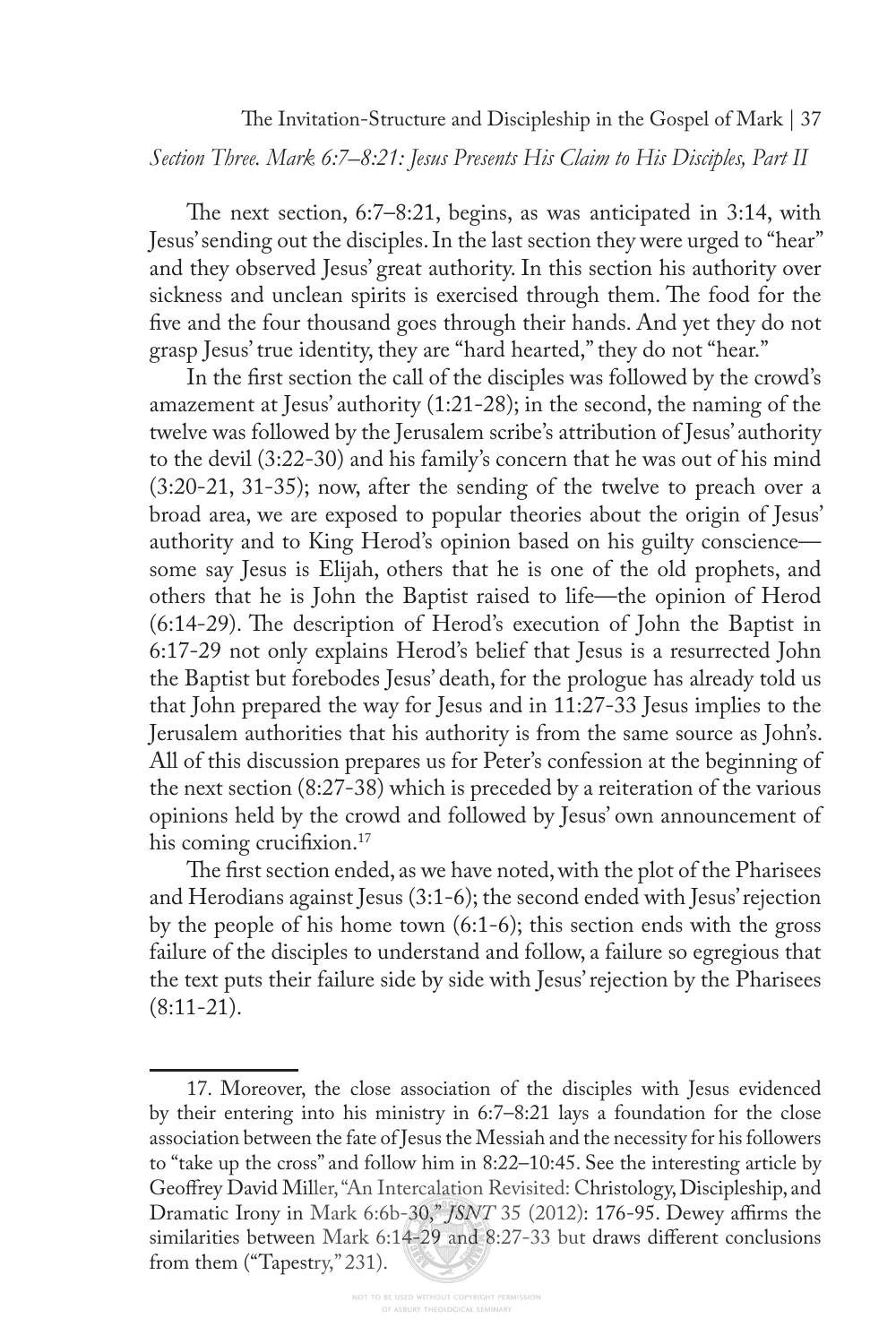#### 38 | *Te Journal of Inductive Biblical Studies* 3/1:38-43 (Winter 2016)

The bulk of this section falls naturally into three sub-sections, each of which highlights the ever greater failure of the disciples that climaxes in 8:11-21. The first sub-section, 6:30-56, centers around Jesus' withdrawal to a "desolate place" and describes the feeding of the 5,000, Jesus' walking on the sea, and the healings at Gennesaret; the second, 7:1-23, appears to take place back in Jewish territory and presents Jesus' teaching on true purity;<sup>18</sup> the third, 7:24–8:10, centers around Jesus' withdrawal far away to the "region of Tyre and Sidon" and describes the healing of the Syrophoenician woman's child, the healing of a deaf man in the Decapolis, and the feeding of the 4,000.

Withdrawal is still the occasion for the disciples to experience Jesus' authority as it was in the last section at 4:35, but it is also the occasion that reveals their increasing hardness of heart. Jesus' walking on the water exposes the disciple's failure to understand the signifcance of the feeding of the 5,000 (6:52). Jesus' teaching on clean and unclean reveals their failure to understand true purity (7:18). Their lack of faith exposed by their weak answer when confronted with the hunger of the 4,000 (8:4) contrasts starkly with the faith of two gentiles—the Syrophoenecian woman and the deaf/mute from the Decapolis.<sup>19</sup> The unbelief of the disciples appears to be as unsteady as the boat they are in when their blindness climaxes in their supposition that Jesus is concerned because they forgot to bring bread (8:14-21).

#### *Section Four. Mark 8:22–10:52: Jesus Presents His Claim to His Disciples, Part III*

Jesus' ministry to his disciples reaches its climax in Peter's confession (8:27-30) and the subsequent narrative of the journey to Jerusalem (8:31- 45).<sup>20</sup> This section is framed, as argued above, by the two-step healing of the blind man at Bethsaida (8:22-26) and the healing of once-blind Bartemaeus in 10:46-52. The disciples who confess Jesus' messiahship but reject his coming crucifxion see only as the frst blind man saw after Jesus' frst touch. Unlike Bartemaeus, their confession has not yet led them to follow Jesus "on the way" to the cross.

18. Note the appearance again of scribes "from Jerusalem" in 7:1.

19. When Jesus confronts those who helped him feed the 5,000 with the hunger of the 4,000, they say, "How can one feed these people with bread here in this desolate place?"

20. France comments on the recurrence of the phrase "on the way" and related terms (8:27; 9:33-34; 10:17, 32, 52) and notes that this "journey section of the gospel is also a study of discipleship" (*Te Gospel of Mark*, 320-21, quotation at 321). We are contending that the entire Gospel is "a study of discipleship."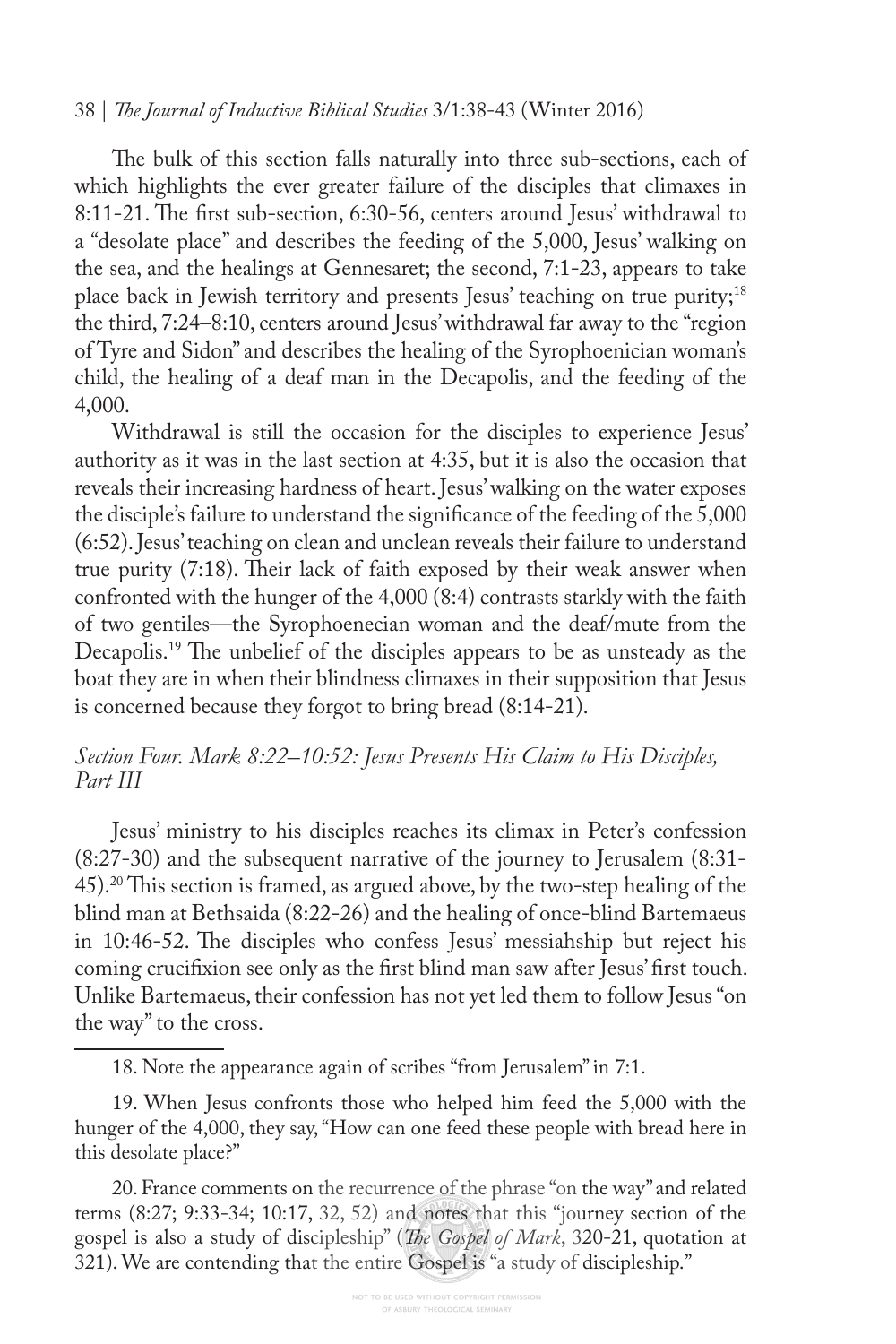In the previous sections Jesus' calling (1:16-20), naming (3:13-20), and sending (6:7-13) of the disciples was each followed by a discussion of his authority/identity—the synagogue crowd was amazed (1:21-28); the Jerusalem scribes and his family attributed his authority to the devil or to insanity respectively (3:20-35); Herod and the common crowd speculated that Jesus was one of the prophets or a resurrected John the Baptist (6:14- 29). Here, in response to Jesus' question, Peter gives the true answer-"You are the Christ" (8:29). It appears that the disciples have overcome the hardness of heart that so characterized them in the previous section. Now it isn't the synagogue folk, the Jerusalem scribes, Jesus' family members, Herod, or the crowds who speculate about Jesus. Jesus himself affirms Peter's answer and then proceeds to explain the cruciform implications of his being the Messiah. Not only is he going to his crucifxion, but his disciples must take up their "cross" and follow him. The disciples, delivered from their frst quandary by their acknowledgement of Jesus as the Christ, are plunged into a deeper quandary—he is the Christ, but they don't want him to be a sufering and crucifed Christ because they don't want to have to follow him by "taking up" their "cross."21

The writer has also used the feature of Jesus' "withdrawal" differently in order to highlight the point of this section. In the frst section Jesus withdrew from city life at 1:45 to avoid being mobbed in light of his great popularity. In the second section Jesus' withdrawal at 4:35 provided the occasion for the disciples to experience Jesus' divine authority apart from the unbelief of the rulers or the superfciality of the crowds. In the third section we saw that there were two "withdrawals" (6:32, 8:24) centering on the two feedings, and that the purpose of these withdrawals was both to emphasize the disciples' experience of Jesus' authority and their seemingly impenetrable hardness of heart. In this fourth section, 8:22–10:52, the withdrawal is moved to the very beginning. Jesus and his disciples are on their way to the villages of Caesarea Philippi in the north when he asks them who they think he is. Jesus may have had various reasons for picking such a place to ask this question. In the text, however, beginning from this distant location intensifes the threatening, impending nature of Jesus' death, as Jesus and his disciples traverse the long road, not back to Galilee but to Jerusalem—via Galilee (9:30), Capernaum (9:33), the "region of Judea and beyond Jordan" (10:1), "on the road" (10:32), and "Jericho"  $(10:36)$ . This journey is marked by His three passion predictions  $(8:31-$ 

<sup>21.</sup> Thus we agree with Strauss' observation that the first part of Mark's Gospel focuses on Jesus' mighty authority as Messiah and Son of God while 8:22–10:52 begins to focus more forcefully on the necessity of the Messiah's sufering and death (*Mark*, 17-20).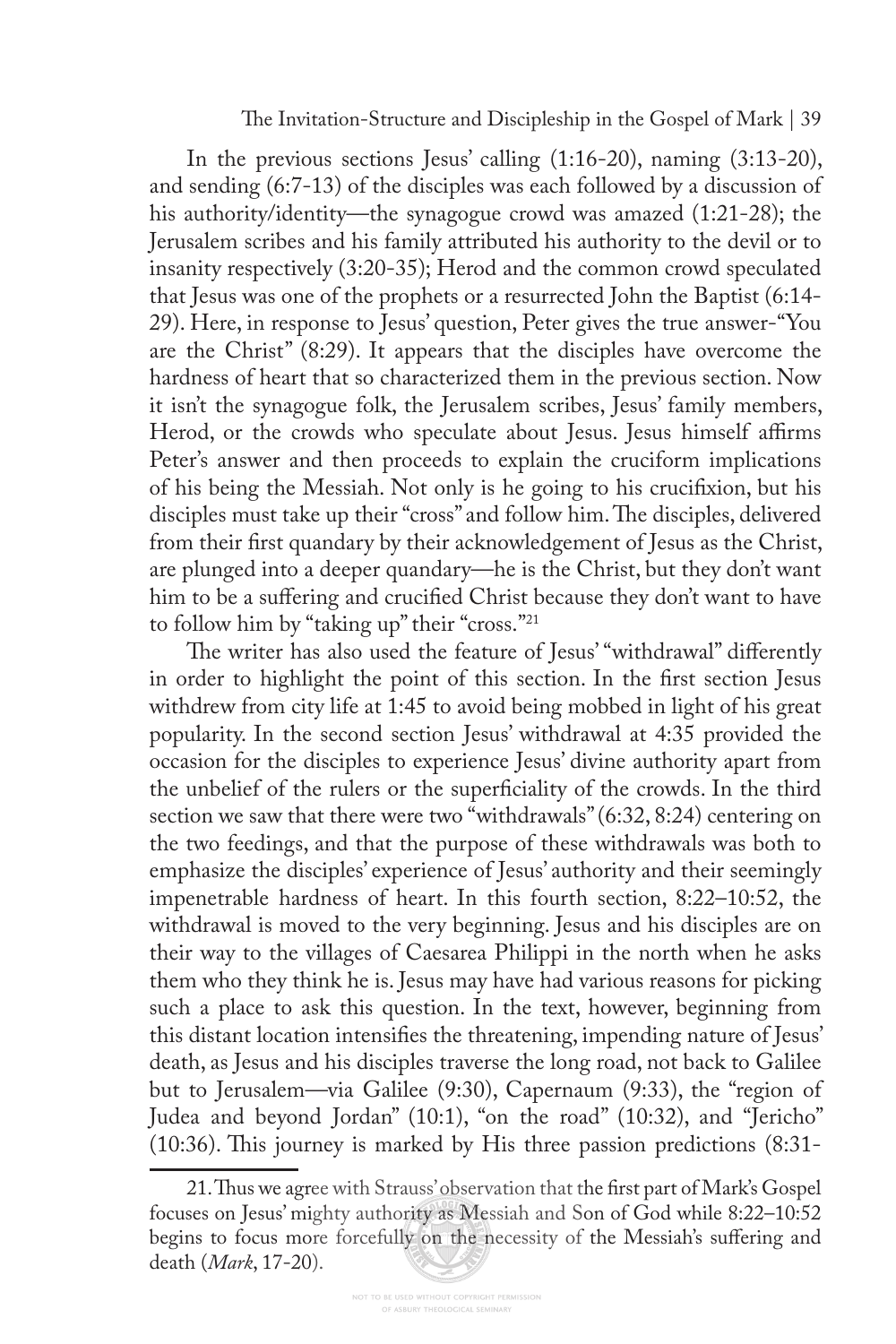32, 9:30-32, 10:32-34). The rest of the incidents in this section clarify what it means to follow a Savior on the road to crucifxion and expose the disciples' persistent blindness to this reality. Their lack of understanding reaches a climax in the request from James and John to sit at Jesus right and left hand in 10:35-45.

The disciples, who have now grasped the fact that Jesus is the Christ but are hesitant about following him to the cross, see, like the blind man in 8:22-26, only in a partial and distorted way. They are on their way to the clarity of the once-blind Bartemaeus (10:46-51), who acknowledges Jesus as the Christ by addressing him as "Son of David" and follows him "on the way" to Jerusalem.

# **Jesus Presents His Claim in the Jerusalem Temple (Mark 11:1–13:37)**

In 11:1–13:37 Jesus resumes in the Jerusalem Temple the public ministry he began in Galilee  $(1:16-3:12).^{22}$  He who first presented his claim in far off Galilee  $(2:1-12)$  now presents it in the Temple, the place representative of God's presence and the center of the religious life of his people. He called his frst disciples in Galilee. In the intervening chapters, as we have seen, he led them through demonstrations of his divine authority to confess him as the Christ (3:13–10:52). He now presents that claim to be the Christ before the entire nation.23 Just as his coming to Jerusalem forces the rulers to choose for or against him, so it forces us the readers to choose. We have come too far with the disciples to ignore Jesus' claim, but if we follow him we must "take up the cross."

23. Jerusalem "remains the city of David, the chosen capital of the nation which God has chosen to be a light to the nations, and to which even a Galilean Jew belongs. It is the site of the temple, the visible focus of the worship of Israel's God. That is why, if Peter's declaration in 8:29 was correct, Jesus could not stay in Galilee. The Messiah must come to 'his' capital and present himself to his people" (France, *Te Gospel of Mark*, 426).

<sup>22.</sup> The journey toward Jerusalem described in 8:22–10:52 (though "Jerusalem" is not mentioned until 10:32) concludes with Jesus entering Jerusalem in 11:11, 15, and 27. It must be emphasized, however, that each time he goes immediately into the Temple. The discourse on the Temple's destruction begins in 13:1 with his coming out of the Temple. Thus, this part of Mark takes place not merely in Jerusalem but in (11:11–12:44) or in relation to (13:1-37), the Temple. While the passion that follows in 14:1–16:8 obviously takes place in Jerusalem, the city is not named until 15:41 which speaks of the women who had come up with Jesus to "Jerusalem."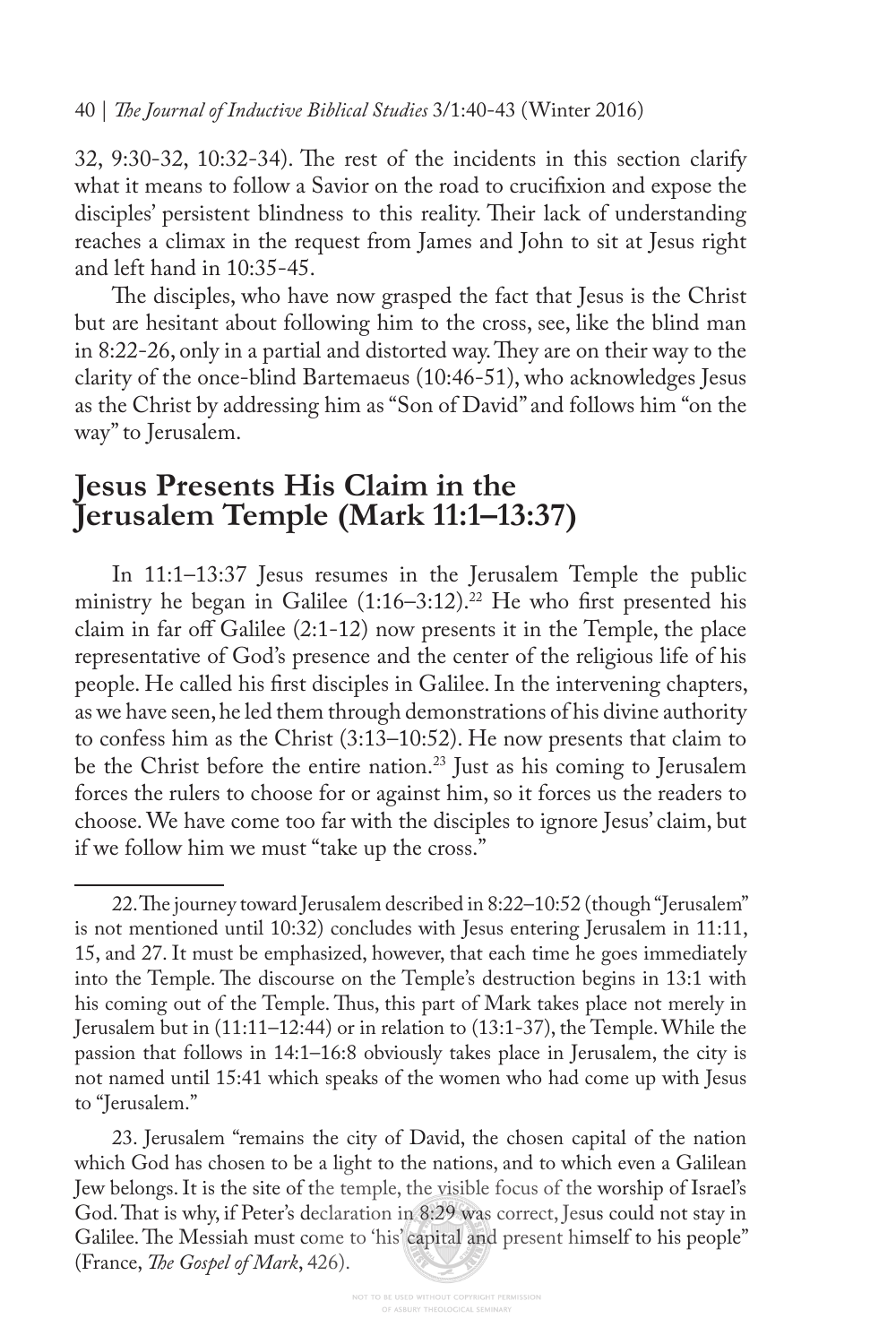This section centers around three entrances of Jesus into the Temple (11:1-14; 11:15-26; and 11:27–12:44), followed by a departure from the Temple (13:1-37). The first two entrances comprise one sub-section. In them Jesus presents his claim in the Jerusalem Temple, frst by the triumphal entry, then by cleansing the temple. The first of these incidents prepares for the greater second. These two entrances are also united by the cursing of the fg tree (11:12-14, 20-26) which forebodes Jesus rejection and God's judgment on those who reject him.

The second sub-section  $(11:27-12:44)$  describes Jesus' third entrance into the Temple. During this third visit the rulers challenge Jesus' claim. Jesus answers their challenge by referring to John the Baptist (11:27-33) and then by the parable of the Tenants (12:1-12). This parable is the definitive, if indirect, explanation of his claim ofered in the Jerusalem Temple—he is the "beloved son," the heir of the "owner." Then the Pharisees (12:13-17); Sadducees (12:18-27); and a scribe (12:28-34) question Jesus, trying to entrap him so that they can get rid of him. After defeating their questions Jesus goes on the offensive, asking a question of his own (12:32-37); warning against the leaders who have rejected him (12:38-40); and giving a contrasting example of one who responds appropriately to God (12:41-44). Jesus intends to leave them no alternative but to accept him or crucify him.

It is no accident that the third part (13:1-37) of this major section begins with Jesus leaving the Temple (13:1). In this sub-section Jesus, from the Mount of Olives overlooking the Temple, pronounces judgment on the Temple and its rulers because they have rejected him. He also announces his second coming as hope for his own, as the ultimate justifcation of his authority, and as proof of the error of those who reject him. The first two subsections (11:1-26; 11:27–12:44) emphasize the purposeful intentionality of Jesus: he will present his claim before the rulers in Jerusalem at the Temple. This third sub-section underscores the consequences of their rejecting his claim.

# **Jesus Fulflls His Claim on the Cross— The Passion (Mark 14:1–16:8)**

Finally, Jesus' rejection by the rulers described in 11:1–13:37 results in Jesus' Passion, narrated in 14:1–16:8. His death at the conclusion of his Jerusalem ministry was anticipated by the plot against his life at the conclusion of his Galilean ministry (3:1-6). A central theme of this section is Jesus' sovereignty over the course of events. He told his disciples, after their confession of his Messiahship, that he was the kind of Christ who would sufer and that, if they followed him, they would have to follow him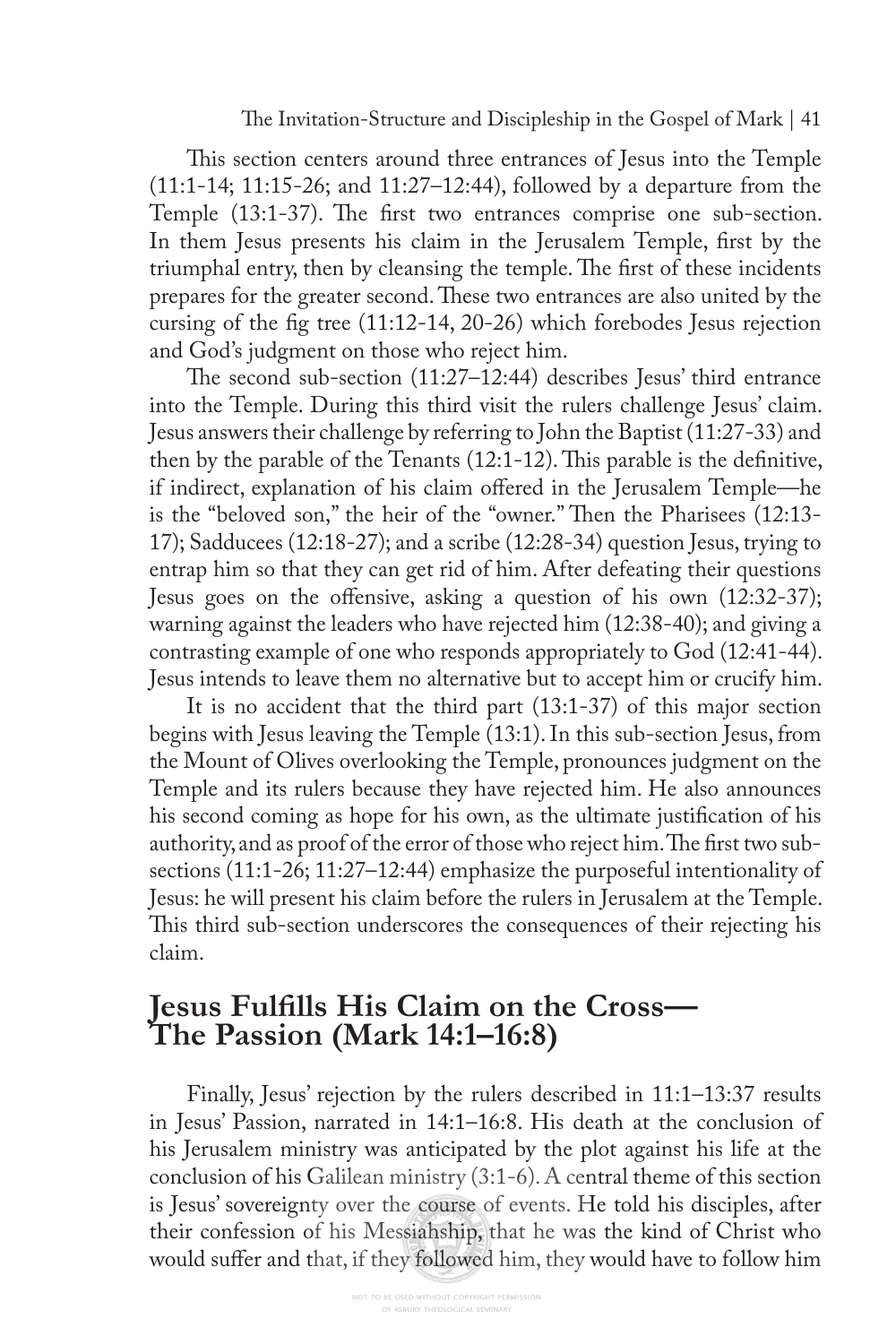to the cross. They, and we the readers, must now face what they struggled with throughout 8:22–10:52.

This section divides easily into subsections—introduction to the passion (14:1-11), preparation for the passion (14:12-42), indictment by the Sanhedrin (14:43-72), condemnation by Pilot (15:1-20), crucifxion, death, burial (15:21-47), and, fnally, the Resurrection (16:1-8).

Mark introduces the passion (14:1-11) with the anointing at Bethany which foreshadows Jesus' death and provides him with an occasion to affirm what is ahead. This event is sandwiched between the frustrated plot of the rulers to get rid of Jesus and Judas' ofer of betrayal which solved their problem and thus opened the way for all that follows.

Jesus' preparation for the passion in 14:12-42 begins with preparing for the Passover and ends with his agony in the garden as he prepares for what he knows is ahead. Jesus announces his coming death through the institution of the Lord's Supper at the center of this section. This event is sandwiched between his predictions of Judas' betrayal and Peter's denial, both of which show Jesus' sovereign knowledge of what is coming.

This sub-section describing Jesus' preparation for the Passion is followed by sub-sections on Indictment by the Sanhedrin (14:43-72) and Condemnation by Pilate (15:1-20). The actual indictment is preceded and followed by fulfllments of Jesus' predictions concerning Judas' betrayal (14:43-52) and Peter's denial (14:66-72). Jesus intentionally brings condemnation upon himself by asserting his claim before the High Priest (14:53-65). Before Pilate the charge of claimed Messiahship becomes a charge of pretended royalty (15:1-20). This sub-section describes Pilate's questioning Jesus, his condemning Jesus, though he is convinced of his innocence, and the soldier's subsequent mocking of Jesus. The final subsection of chapter ffteen describes Jesus crucifxion in the midst of being mocked, followed by his death, and his burial, that confrms his death (15:33-47). The centurion's confession in the central part of this subsection is the Gospel's fnal witness—although crucifed, this person was "the Son of God" (15:39).

## **Conclusion: Discipleship and the Structure of Mark Once Again**

It is appropriate to provide some concluding comments on the relationship between structure and discipleship in the Gospel of Mark. We have described 1:14–3:12 as Jesus' public ministry in Galilee. Yet it would be misleading to isolate this section from the three following sections that focus on Jesus' ministry to his disciples. After all, 1:14–3:12 is the call